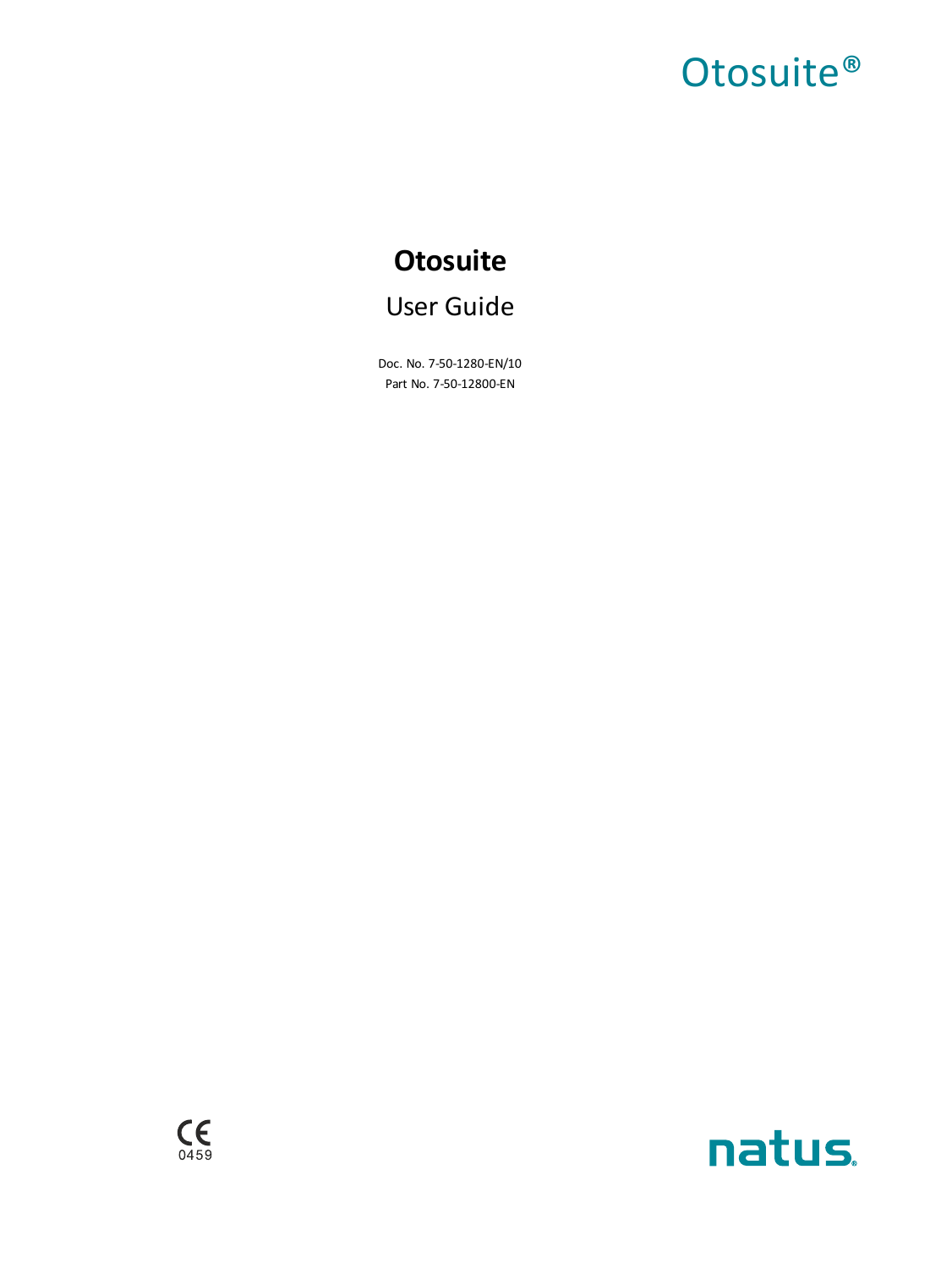#### **Copyright notice**

© 2012, 2020 Natus Medical Denmark ApS. Allrights reserved. ® Otometrics,the Otometrics Icon, Aurical, Madsen,HI-PRO 2,Otoscan, ICS and HORTMANN are registered trademarks of Natus Medical Denmark ApS in the U.S.A. and/or other countries.

**Version release date** 2020-04-01 (216902)

**Technical support**<br>Please contact your supplier.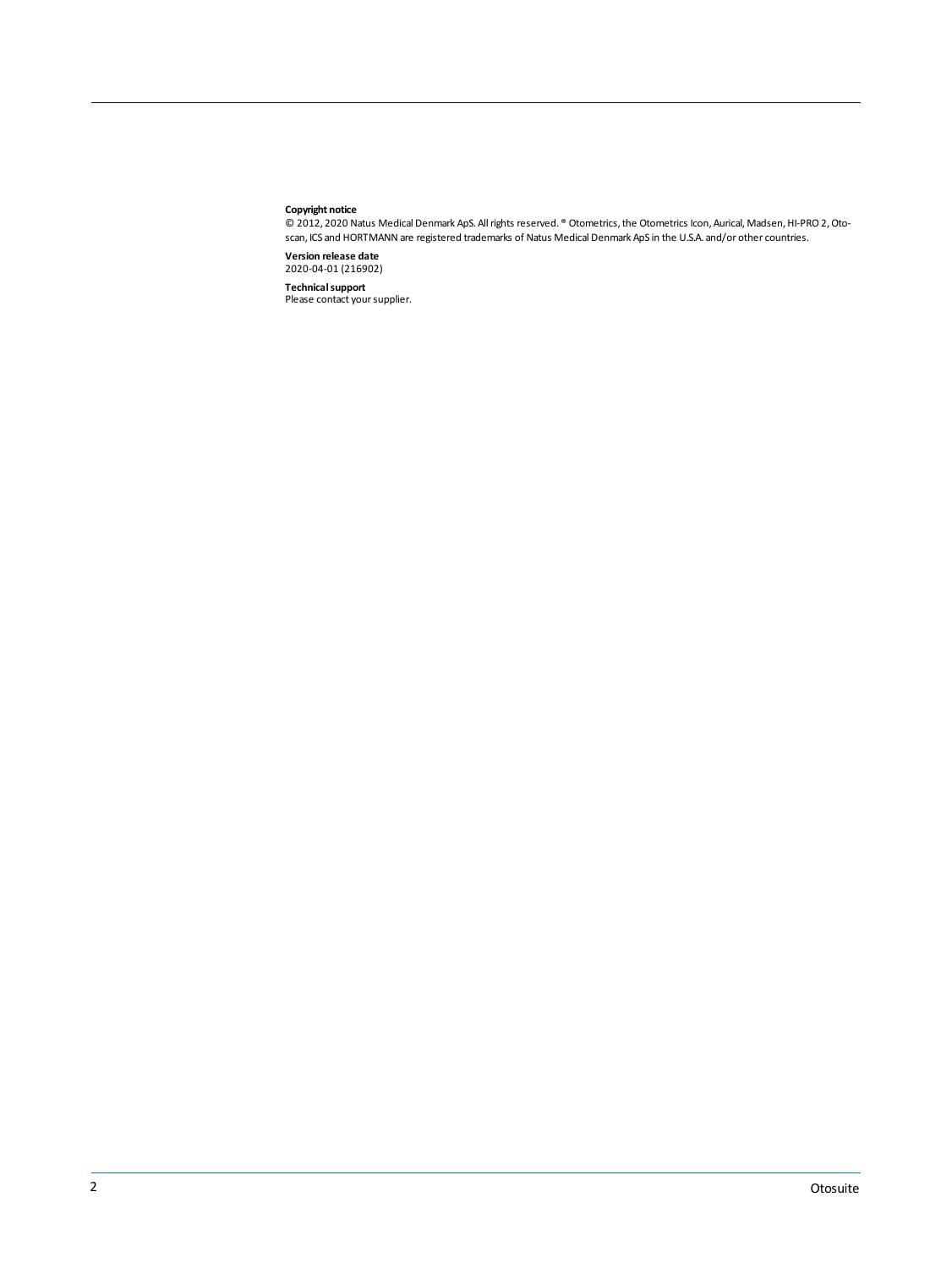# **Table of Contents**

| 1 |                                                               | 4  |
|---|---------------------------------------------------------------|----|
| 2 |                                                               | 4  |
| 3 |                                                               | 5  |
| 4 |                                                               | 6  |
| 5 |                                                               | 6  |
| 6 |                                                               | 7  |
| 7 |                                                               | 8  |
| 8 |                                                               | 9  |
| 9 |                                                               | 9  |
|   |                                                               | 9  |
|   |                                                               |    |
|   | 11 Changing, saving and loading view and measurement settings | 10 |
|   |                                                               | 12 |
|   |                                                               | 12 |
|   |                                                               | 12 |
|   |                                                               | 17 |
|   |                                                               | 17 |
|   |                                                               | 21 |
|   |                                                               | 21 |
|   |                                                               | 22 |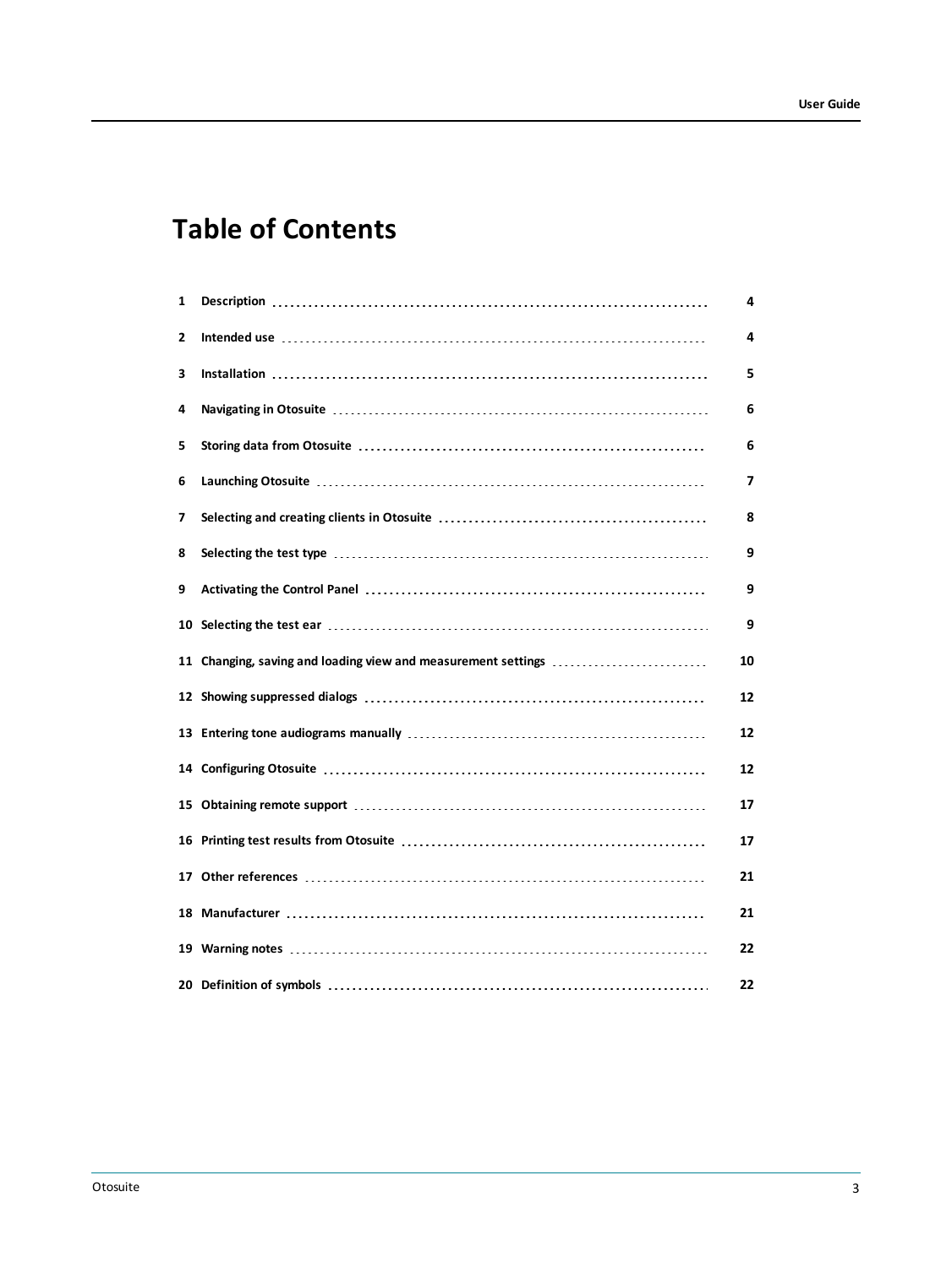# **1 Description**

<span id="page-3-0"></span>Otosuite is a software tool that integrates a suite of hearing tests and hearing instrument fitting functionality with result review and reporting capabilities into a single powerful PC application.

## **1.1 Noah/Otobase**

Otosuite integrates with:

- Noah systems
- Noah compatible systems
- Otobase

Noah and Otobase are products for managing clients, launching hearing test applications and fitting software, and storing audiological test results. Otosuite can store test results using Noah or Otobase.

The Noah System is a product from HIMSA; Otobase is a product from Otometrics.

Note . Whenever reference in this manual is made to Noah/Otobase, this reference also applies to Noah compatible *systems.*

# **1.2 Otometrics test devices**

Otosuite is designed to operate with test devices produced by Otometrics.

This manual describes general Otosuite functionality. See also the manuals and online Help relating to test devices and specific test modules in Otosuite.

<span id="page-3-1"></span>*Note • Some devices described in the manuals and online Help may not be available in your country.*

# **2 Intended use**

Users: A wide range of health care professionals such as audiologists, hearing instrument dispensers, ENTs and speech therapists. See also the documentation relating to the individual test modules and devices.

Use: Integration of individual Otosuite test modules.

# **2.1 Typographical conventions**

### **The use of Warning, Caution and Note**

To draw your attention to information regarding safe and appropriate use of the device or software, the manual uses precautionary statements as follows: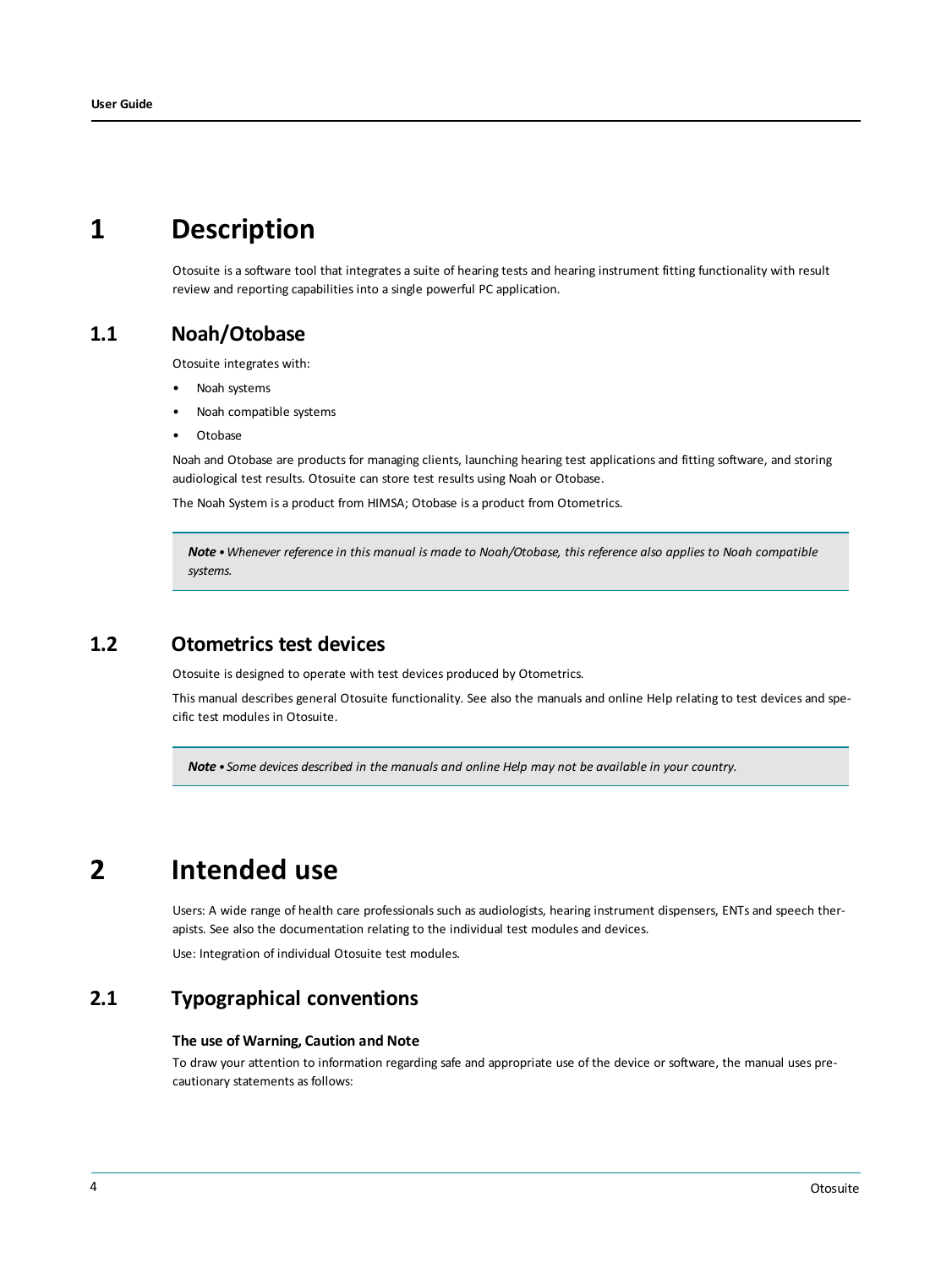*Warning• Indicates that there is a risk of death or serious injury to the user or patient.*

Caution . Indicates that there is a risk of injury to the user or patient or risk of damage to data or the device.

*Note • Indicates that you should take special notice.*

<span id="page-4-0"></span>To obtain a free printed copy of the user documentation, contact Natus Medical Denmark ApS (www.natus.com).

# **3 Installation**

For Otosuite installation instructions, see the Otosuite Installation Guide, on the Otosuite installation medium.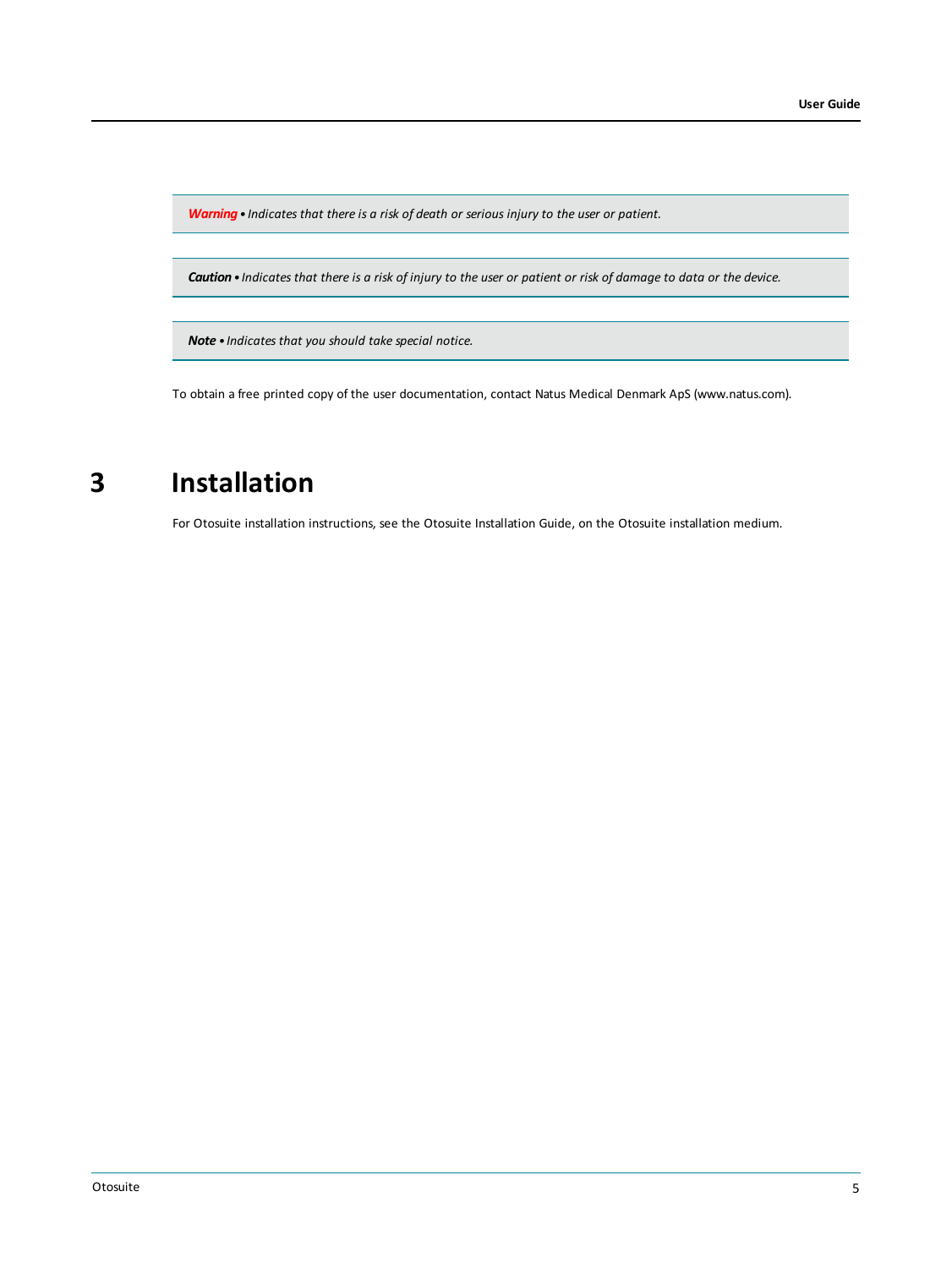<span id="page-5-0"></span>

# **4 Navigating in Otosuite**

**A.** Menu bar

- **B.** Otosuite toolbar
- <span id="page-5-1"></span>**C.** Navigation/Control Panels
- **D.** Work area
- **E.** Status bar

# **5 Storing data from Otosuite**

You can run Otosuite in stand-alone mode or with Noah/Otobase.

## **Noah/Otobase**

If Otosuite is connected to Noah/Otobase, you can store test results in the Noah/Otobase database.

## **Stand-alone mode**

When Otosuite operates as a stand-alone system, you cannot store data in the Noah/Otobase database. Otosuite measurement data in the stand-alone version is saved in the XML-compatible format .GND. This format can be read by any internet browser.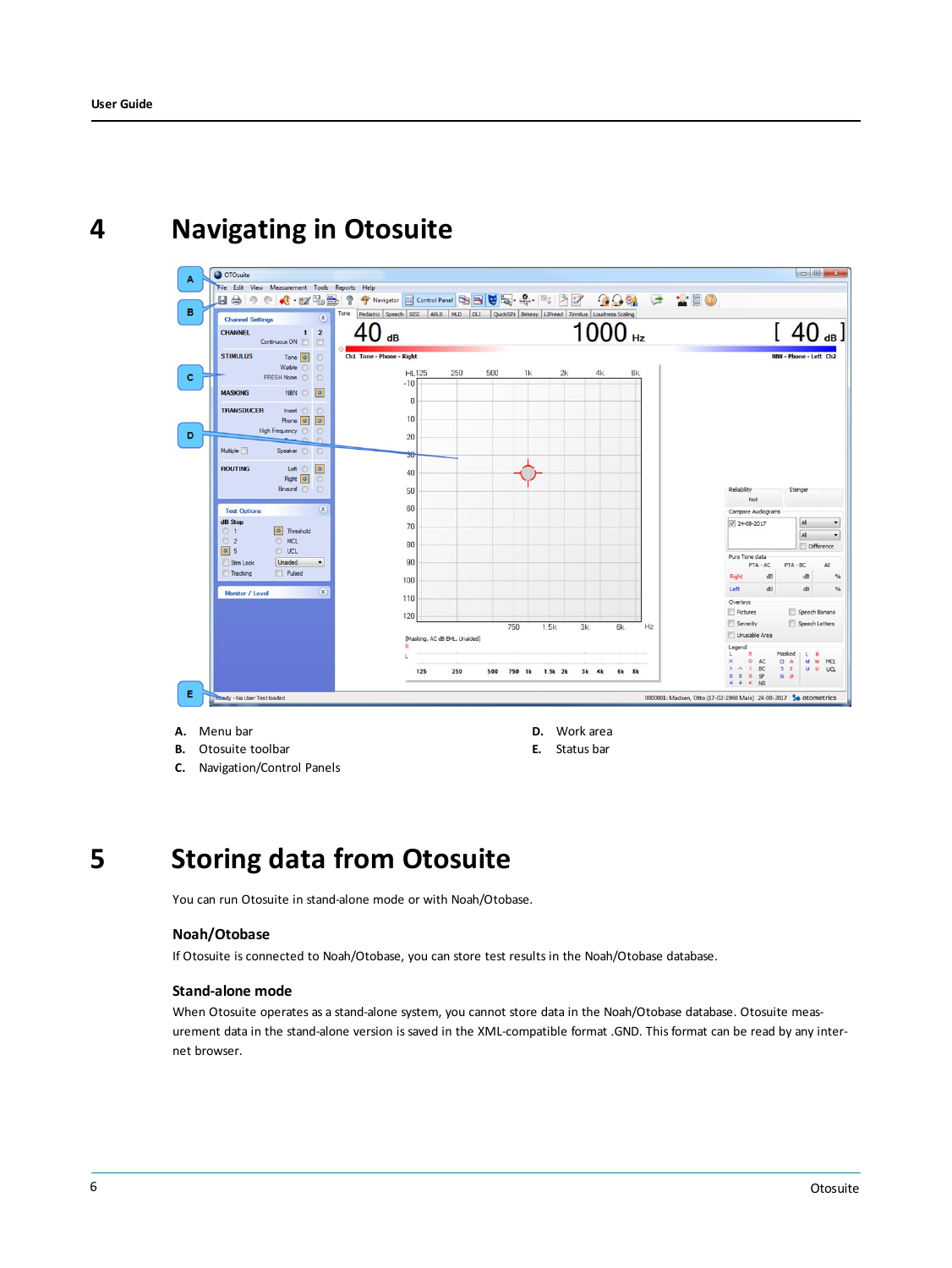# **6 Launching Otosuite**

<span id="page-6-0"></span>How you launch Otosuite depends on how you want to run Otosuite.

- with Noah/Otobase
- in stand-alone mode

### **Connected to the Noah/Otobase database**

How you launch Otosuite with Noah or Otobase depends on how Otosuite is configured.

**Launching Otosuite directly**

1. Click the Otosuite icon on the PC desktop or in the Windows **Start** menu (**All Programs** > **Otometrics** > **Otosuite**).

The Noah or Otobase patient browser appears.

2. Select a patient. Otosuite is launched and is connected to the Noah or Otobase database.

### **Launching from the Noah or Otobase Module Selection**

- 1. Launch Noah or Otobase.
- 2. In the Module Selection in Noah or Otobase, click to select the Otosuite module that you wish to open.

### **Launching from a Noah or Otobase measurement**

1. Launch Noah or Otobase and select a measurement.

Otosuite opens in the module that is best suited to display the measurement.

### **Stand-alone**

You can run Otosuite in stand-alone mode in the following situations:

- Neither Noah or Otobase is installed on the PC.
- Otosuite is installed on a PC with Noah/Otobase, but is not connected to the Noah/Otobase database. See the Otosuite Installation Guide for how to connect to the Noah/Otobase database.

|    | Launching Otosuite in stand-alone mode                                                                             |                                   |  |
|----|--------------------------------------------------------------------------------------------------------------------|-----------------------------------|--|
| 1. | Launch Otosuite by clicking the Otosuite icon on the PC desktop (you may need to create<br>the shortcut first).    | $\overline{a}$<br><b>OTOsuite</b> |  |
| or |                                                                                                                    |                                   |  |
| 2. | Launch Otosuite by clicking the Otosuite icon in the Windows Start menu (All Programs ><br>Otometrics > Otosuite). | a<br><b>OTOsuite</b>              |  |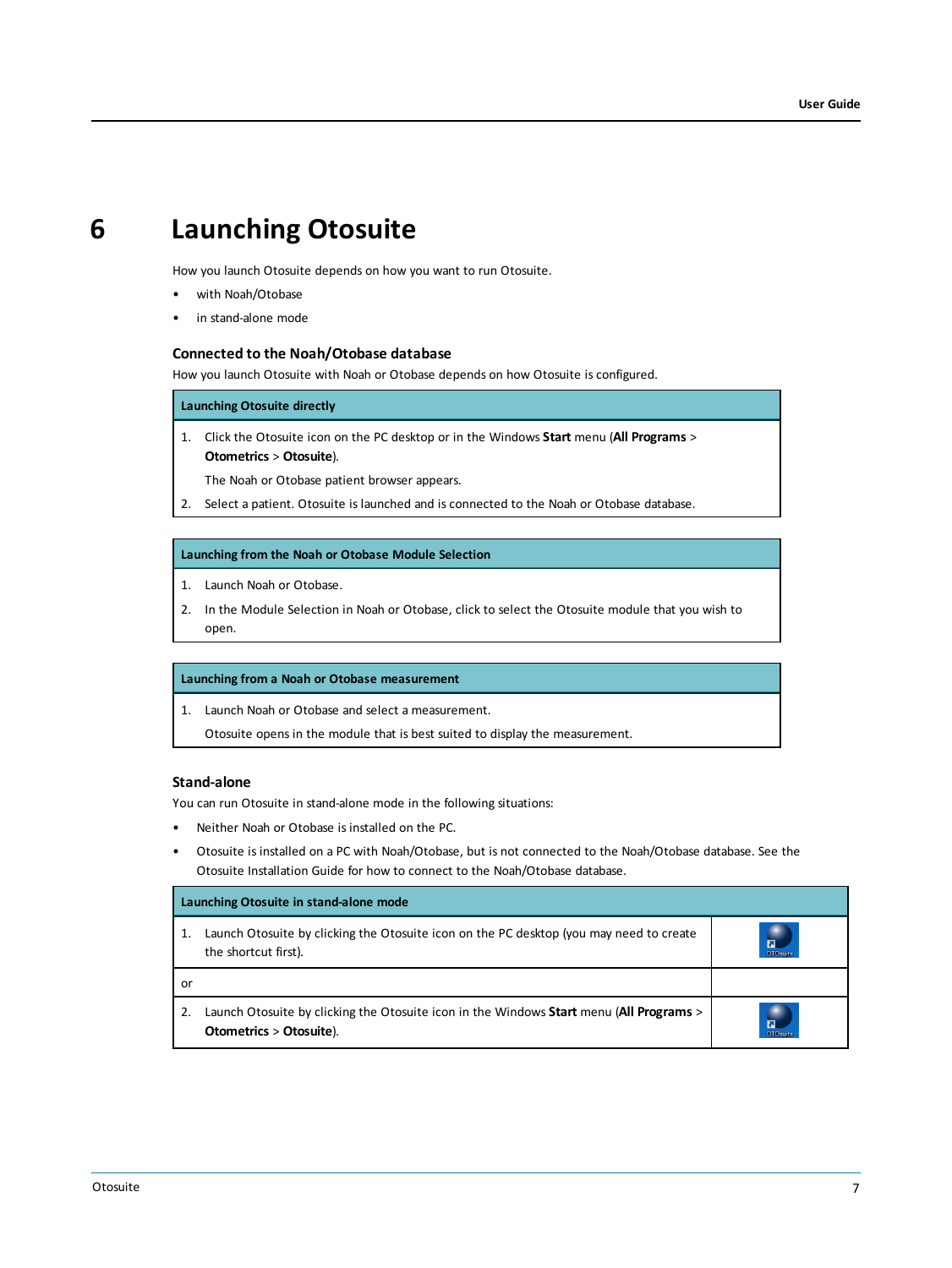# **7 Selecting and creating clients in Otosuite**

<span id="page-7-0"></span>When you perform a test and save the measurements, you automatically save the measurements as relating to the current client.

When you run Otosuite under Noah or Otobase, you select and create clients in Noah/Otobase. See [Storing](#page-5-1) data from Oto[suite](#page-5-1) ► 6 for a description of how to select a client when you launch Otosuite under Noah or Otobase.

### **Switching clients while running Otosuite under Noah/Otobase**

If you are running Otosuite under Noah/Otobase, you can change clients without closing Otosuite. To select a new client:

1. Click **File** > **New Session**.

The Noah/Otobase Patient Manager window opens.

2. Select a client. The current client session closes, and a new session opens in the current Otosuite test screen.

### **Creating a client in stand-alone mode**

| At startup                 | When you start up Otosuite, the <b>Client Details</b> dialog box will be shown automatically.                                                                                                                                  |
|----------------------------|--------------------------------------------------------------------------------------------------------------------------------------------------------------------------------------------------------------------------------|
| Between clients            | When you prepare Otosuite for the next client, select File > New Session, and the Client<br><b>Details</b> dialog box will be shown.                                                                                           |
| Where is client data used? | The client data in the <b>Client Details</b> dialog box is used in printed reports. You can select<br>whether or not you want comments that you enter in the <b>Client Details</b> dialog box to<br>appear in printed reports. |

### **Selecting a client in stand-alone mode**

To select an existing client, open a previous measurement for that client (**File** > **Open**).

## **Editing client details and adding comments**



To edit client details, click on the **Edit client details** icon (**Crtl + D**).

#### **In stand-alone mode:**

You can edit client data, and you can enter comments for the current session.

#### **From Noah/Otobase:**

If Otosuite is activated from Noah/Otobase, the client details are retrieved from Noah/Otobase, and the data is not editable in Otosuite. However, you can add comments in the **Comments** box and they will be saved in Noah/Otobase with the current session.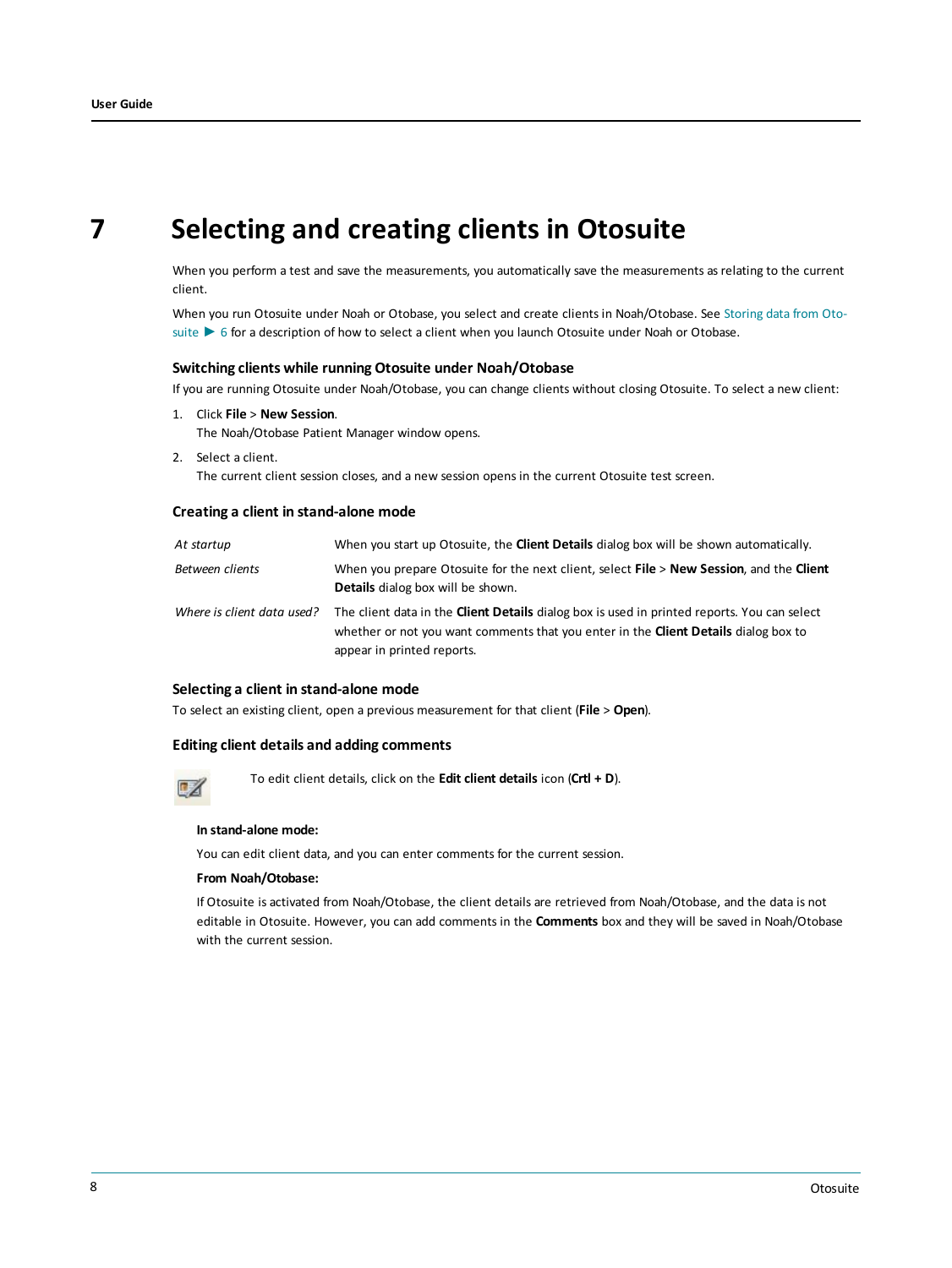# <span id="page-8-0"></span>**8 Selecting the test type**

1. To navigate between tests in Otosuite, click the **Navigator** icon in the toolbar.

The **Navigation Panel** is shown on the left side of the screen.



|                                                                          | ■日本ワッパ·ゴーコ ? テ www 日 Constant や新の10000<br>. Tyre: and Reflex Str. Barbox Threshold   Reflex Decay   £19.4 |                |
|--------------------------------------------------------------------------|-----------------------------------------------------------------------------------------------------------|----------------|
| ٥<br><b>Video Otomore</b><br><b>B</b> Curun<br><b>HI</b> Lot             | mmho<br>$1.50 -$<br>V Hagnitude compensated<br>œ                                                          |                |
| $\circ$<br><b>Otaacousts Engineers</b>                                   | $1.26 -$<br><b>Tymp results</b>                                                                           | <b>Ho</b>      |
| <b>EX OF-pam</b><br><b>Died</b> R                                        | 1.00<br>TPP<br>×<br>sa.                                                                                   | dalla<br>menha |
| <b>SI frout</b><br>A SOM                                                 | 0.76<br>TH                                                                                                | dalla          |
| $\circ$<br><b>Source There</b>                                           | <b>RCV</b><br>$0.55 -$<br><b>Yune</b>                                                                     | $\sim$         |
| 20 Tung, and Parlies Scr.<br>Parlas Threshold<br><b>Ed Father Decisy</b> | 0.25                                                                                                      |                |
| <b>N</b> Die                                                             | 0.00                                                                                                      |                |
| ø<br><b>Audioeco</b> wy                                                  | $-0.35$                                                                                                   |                |
| <b>NJ Time</b><br><b>Vill Pediatric</b><br>1 Speech                      | $-0.80 - 1$<br><b>AND</b><br>$-300$<br>$-200$<br>$-100$<br>100<br>200 dalla<br>٠                          |                |
| <b>G</b> so                                                              | Reflex screening, dB HL                                                                                   |                |
| 7.01<br>$-1$ M.D.<br>$\Box$ $\omega$<br>1 Questin<br><b>E.2 Enhance</b>  | 1000 2000 4000<br>500<br>Zawi (N.)<br>Cartra (L)                                                          |                |
| <b>DE Li<sup>p</sup>test</b>                                             |                                                                                                           |                |

2. Select the test you wish to perform.



# **9 Activating the Control Panel**

<span id="page-8-1"></span>

1. Click on the **Control Panel** icon in the toolbar.

2. The Control Panel is shown on the left side of the screen.

<span id="page-8-2"></span>You can use the Control Panel to control test parameters and the related test device. The individual tests are described in the reference manuals.

# **10 Selecting the test ear**

The **Ear Selection** toolbar icon shows the ear currently selected. Click the **Ear Selection** icon to toggle to another selection.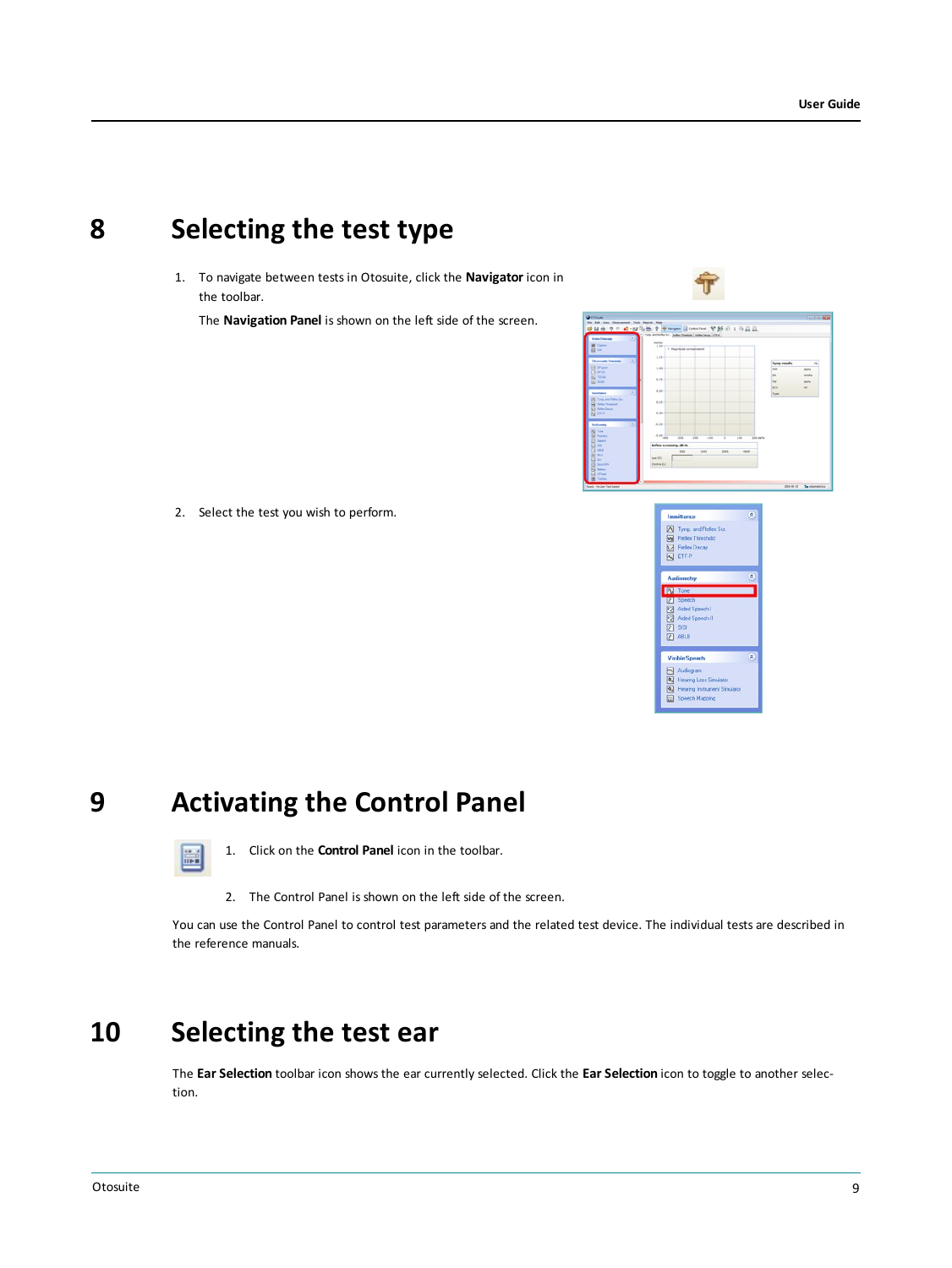The selection is also indicated by the color of graph frames and/or the curves in the test graphs.

- Right ear data is shown in *red*,
- Left ear data is shown in *blue*.

 $\boxed{\Delta_{\text{min}}^2}$ 

| <b>Ear selection icons</b> |                                             |
|----------------------------|---------------------------------------------|
|                            | <b>None</b><br>No specific ear is selected. |
|                            | Left                                        |
|                            | <b>Right</b>                                |
|                            | <b>Both</b><br>Both ears are selected.      |

# <span id="page-9-0"></span>**11 Changing, saving and loading view and measurement settings**

1. To see all of the view and measurement settings in Otosuite, click the **Set Options** icon.

The settings that you can change in the **Options** dialog box are specific to the individual test types, except the settings listed in the **General** section for a specific module, which apply to two or more of the test types in the test module.



2. Select the test module and test type for which you wish to change settings.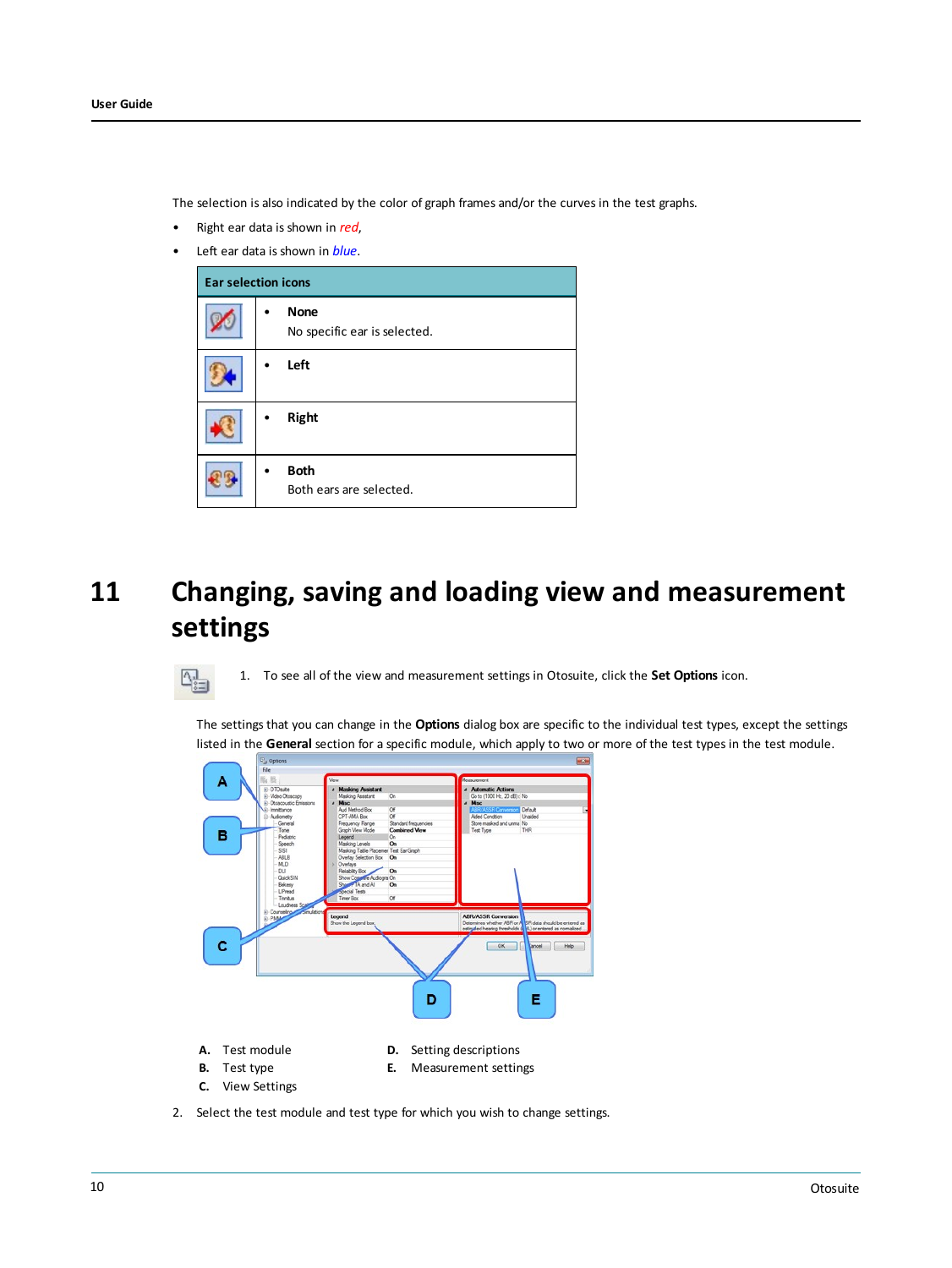- *View settings* define the appearance of graphs and other tools for displaying test results on your screen.
- *Measurement settings* define test parameters that determine how test procedures will be performed.

The settings are explained in detail in the fields at the bottom of the dialog box.

# **11.1 Saving settings in the Options dialog**

| Icon | <b>File menu selections</b>                            |                                                                                                                                                                                                                                                                  |
|------|--------------------------------------------------------|------------------------------------------------------------------------------------------------------------------------------------------------------------------------------------------------------------------------------------------------------------------|
|      | File > Save<br><b>User Test</b>                        | Click to save the current Options as a User Test.<br>٠                                                                                                                                                                                                           |
|      |                                                        | <b>Note •</b> A User Test is a setup that applies to one test module only.                                                                                                                                                                                       |
|      |                                                        | <b>Note •</b> The test will be saved either in a Shared folder or in your My Suite folder,<br>depending on the options you have chosen in the Configuration Wizard.                                                                                              |
|      | File > Save<br><b>Options as Star-</b><br>tup Settings | Click to save the current settings as your Otosuite startup settings.                                                                                                                                                                                            |
|      |                                                        | <b>Note •</b> There is only one Startup settings file per installation. Users that share a com-<br>puter also share Startup settings. Startup settings can also be shared by more than<br>one computer, for example, if the Shared folder is on a network drive. |
|      | File $>$ Load OTO-<br>suite Factory<br><b>Defaults</b> | Click to reset all settings to the default settings.<br>$\bullet$                                                                                                                                                                                                |

### **Creating a User Test**

- 1. Set Control Panel settings.
- 2. Select **Tools** > **Options** followed by the module and test type for which you wish to create a User Test.



- 3. Review all settings under **Tools** > **Options** > **General**, and **Tools** > **Options** > "Test Module" and "Test Type". Define your preferred settings for the User Test you wish to create.
- 4. Click the **Save User Test** icon.
- 5. If you do not want the settings to be accessible to other users, deselect the checkbox **Save file in Shared folder**. Click **OK**.
- 6. Save the User Test under a name of your choice.

# **11.2 Loading a test setup or a User Test**

By using the Test Selector, you can load a test setup that will apply specific settings to the software.



Predefined Special Tests are available for the test modules included in your Otosuite configuration. You can also select a User Test that has been defined by you or another user of the same workstation.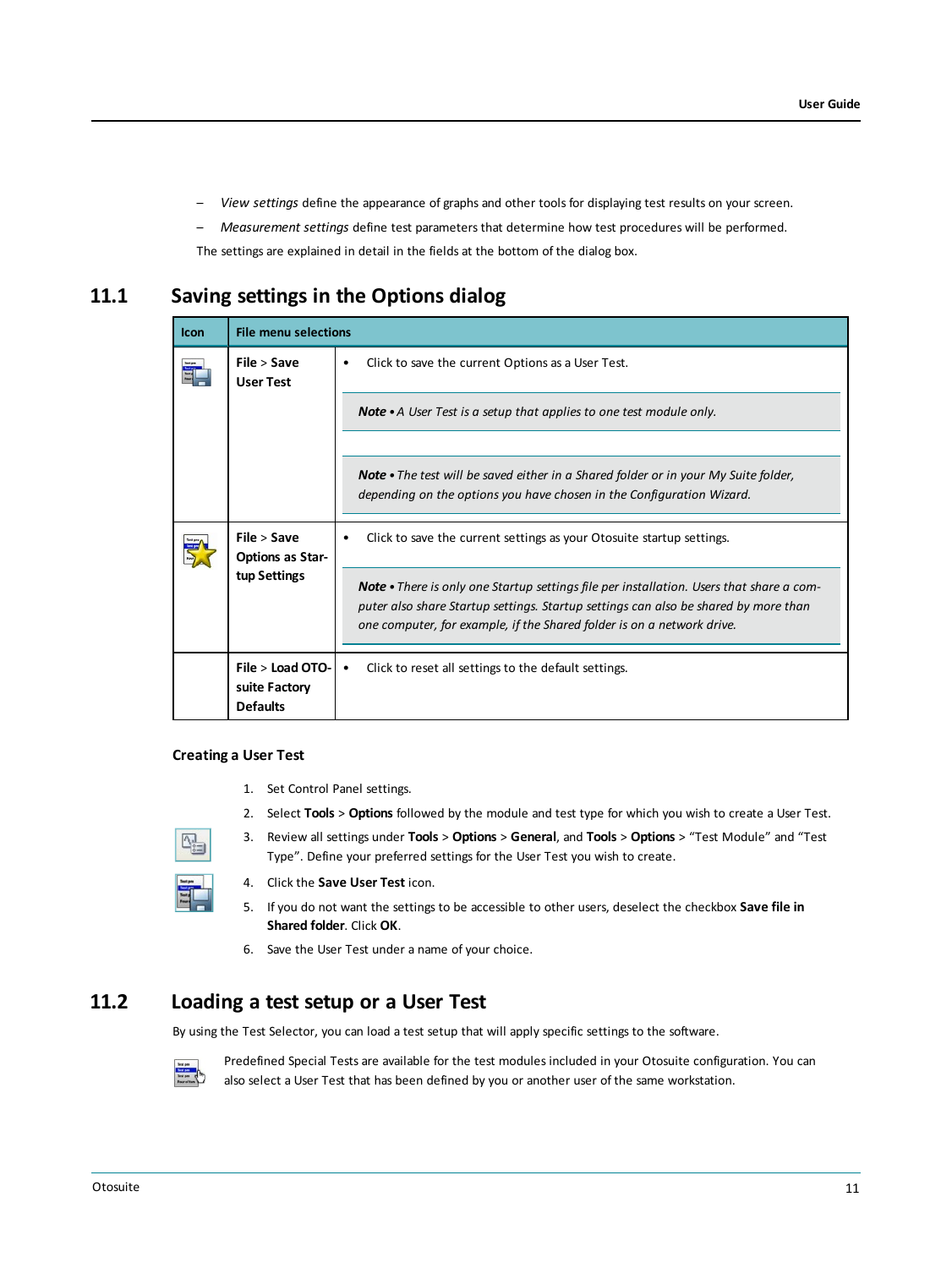# **12 Showing suppressed dialogs**

<span id="page-11-1"></span><span id="page-11-0"></span>If you have clicked the **Don't show this dialog again** field in a dialog box, you can cancel this setting so that all dialogs that have previously been suppressed will be shown again if triggered. To do so, click **Help** > **Show Suppressed Dialogs**.

# **13 Entering tone audiograms manually**

**PMM** and **Counseling and Simulations** allow you to display a reference audiogram. You can retrieve the reference audiogram from data in Noah/Otobase, or you can create it in the **Tone** audiometry test screen in Otosuite.

<span id="page-11-2"></span>For more information about entering audiograms manually, see the OtosuiteReference Manual.

# **14 Configuring Otosuite**

The Configuration Wizard guides you through the process of customizing the various features and functions that apply to Otosuite.

- 1. In Otosuite, select **Tools** > **Configuration Wizard**.
- 2. To configure general Otosuite functionality, click **Next**.
- 3. To connect your test device to the specific module and set up module-specific functionality, click on **Configure...** next to the module you wish to configure.
- Defining your general Otosuite [preferences](#page-11-3) ► 12.
- <span id="page-11-3"></span>• Configuring [applications](#page-15-0) ► 16.

# **14.1 Defining your general Otosuite preferences**

#### **Applications**

1. To show or hide a test module in the Navigation Panel, check or uncheck the check box to the left of the module name. (At least one module must remain selected.)

## **My initials**

*Stand-alone*

These initials are shown in the **Client Details** dialog box.

*From Noah/Otobase*

The initials entered for the Noah/Otobase user are automatically applied in Otosuite.

## **I refer to a "Client" as**

Select the term of your choice for use throughout Otosuite.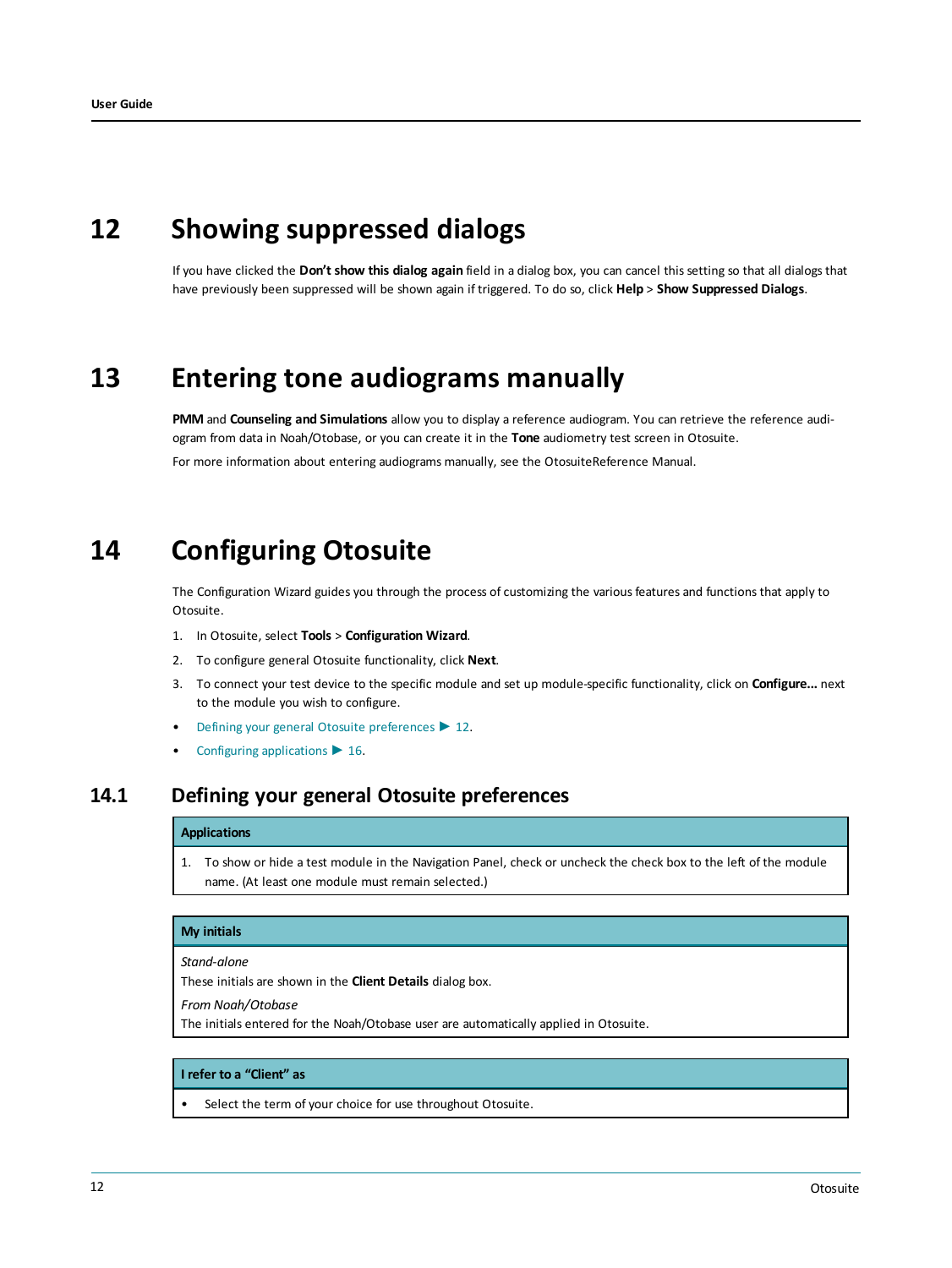#### **Preferred language**

- Select your preferred language.
	- Restart Otosuite if you change the language setting.

#### **File saving preferences**

Note . Configuration Wizard settings that relate to saving files apply to Otosuite as a stand-alone system.

## **Location of Shared folder**

• Enter the folder path for your Shared data. If you wish to share your data with users in a network, this folder requires specific network setup performed by the system administrator.

#### **Location of Customized Reports**

Enter the folder path for your customized reports. If you wish to share your data with users in a network, this folder requires specific network setup performed by the system administrator.

## **Save measurements in Shared folder**

- Select this option to share your measurement data with other users.
- Deselect this option to save your data in a personal folder only you can access.

#### **Display Client Details when starting a new Session**

If this option is selected, the **Client Details** dialog box opens automatically when a new session is started.

#### **Prompt for saving when changing Test Module**

• If this option is selected, you will be prompted to save data if you change to another Test Module with unsaved measurements.

### **Auto-generate file names for saved files**

- If this option is selected, data will be saved under a file name generated by the system.
- The files will be named with date and time stamps and are primarily for use with third-party data management systems.
- If this option is deselected, you will define the file names.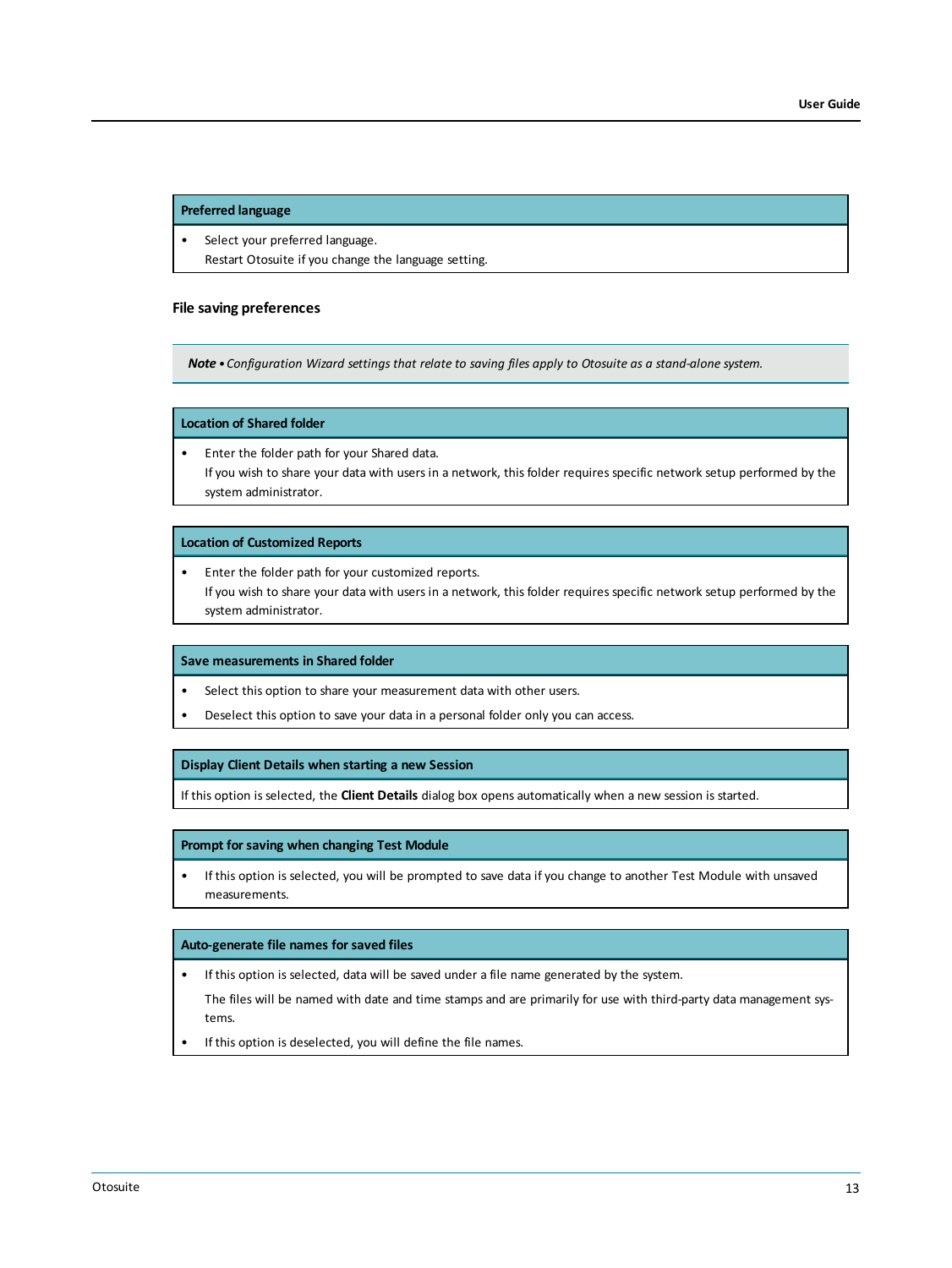#### **Activate Control Panel**

If this option is selected, the Control Panel will be activated when Otosuite is launched.

#### **Backup of measurements**

• If you select this option, Otosuite measurements can be restored in case of Otosuite failure. You will be prompted to reload these measurements when you launch Otosuite.

#### **Prompt for measurement description when saving**

• If you select this option, you will be prompted to include a measurement description when saving.

#### **The usage statisticstool**

**Allow anonymous usage statistics**

If this option is selected, anonymous Otosuite usage statistics will be collected and sent to Otometrics.

### **Sharing the settings**

#### **Settings shared by all users**

If this option is selected, the personal settings made by the user who is currently using the system will be applied to all Otosuite users on the same PC.

If this option is later deselected, the former personal settings of the other users will be restored.

## **14.2 Adding comments when saving measurements to Noah**

## **Prompt for a measurement description when saving**

If this option is selected, you will be prompted to add a custom description that will be displayed together with the standard description that is generated by Otosuite and that is shown as the action description in Noah/Otobase or another office management system.

Note that the custom description is applied to all measurements that are saved at a given time. To give each type of measurement a different description, you must save each type of measurement when it is finished.

## **14.3 The Client Details screen in Configuration Wizard**

Otosuite can integrate with third party patient management systems to exchange client details.

## **No, I will enter Client details in Otosuite or Noah compatible system (default)**

When Otosuite is not integrated with third party patient management systems, or is used with Noah, click this button.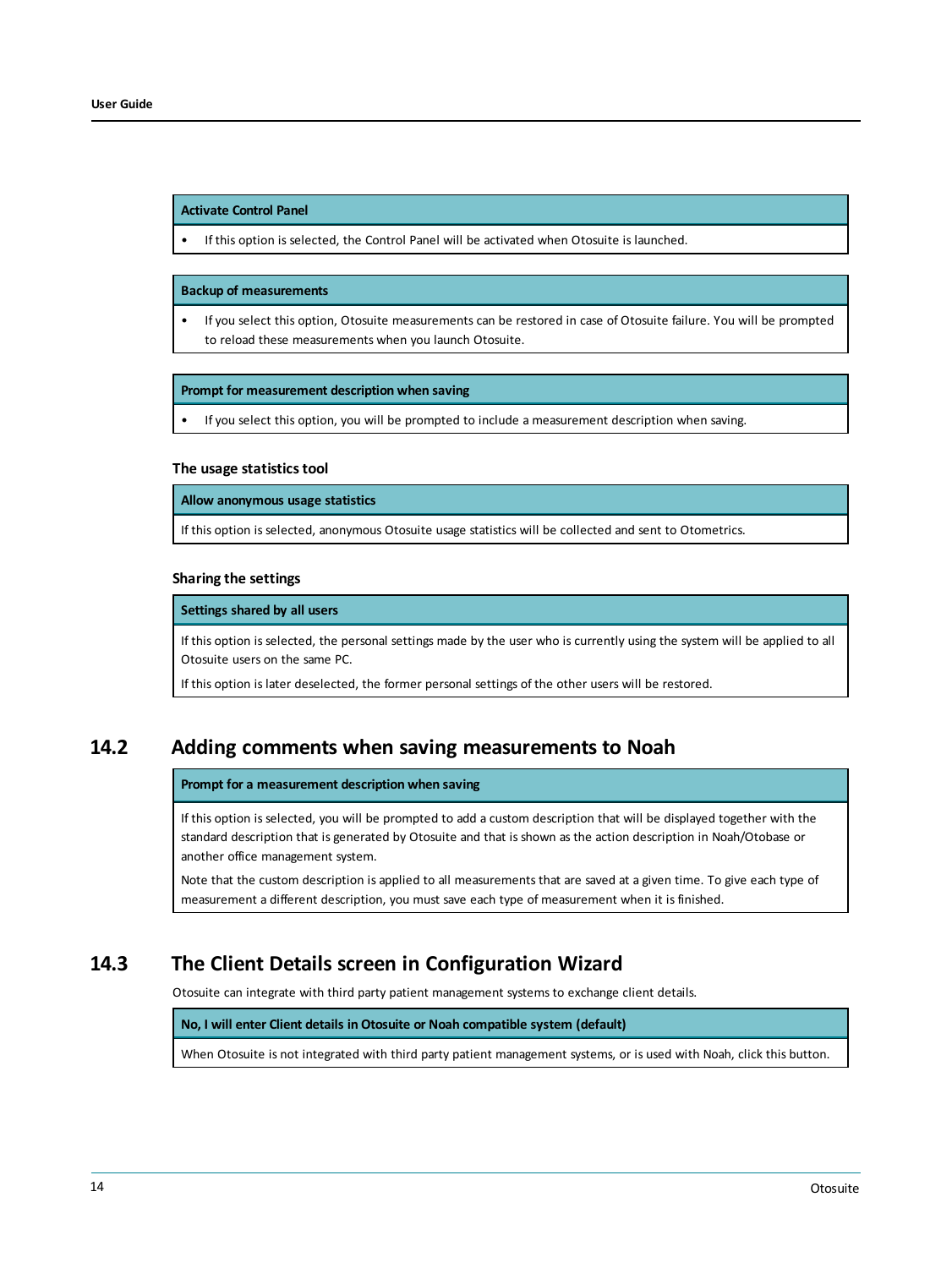#### **Yes, use Client details from a non-Noah compatible Client management system**

If you have a non-Noah compatible patient management system custom designed to exchange client details with Otosuite, you should click this button.

Otosuite will then read the client details on startup from the file:

%ALLUSERSPROFILE%\Application Data\GN Otometrics\actors.config

Parameters loaded from the file are: Client ID, LastName, FirstName, BirthDate, Gender, Comments and UserInitials. Format must comply with the following restrictions:

- The maximum length of Client ID, LastName and FirstName is 50 characters each.
- BirthDate must have the following format: yyyy-mm-dd (e.g. 1975-02-22).
- Gender must be "UNKNOWN," "Male" or "Female."
- The maximum length of Comments is 32767 characters.
- UserInitials must not be longer than 3 characters.

## **14.4 The Noah/Otobase screen in Configuration Wizard**

*Note • The following applies only if Noah or Otobase is installed on the PC.*

#### **Connect Otosuite to a database at start-up**

You can configure Otosuite to connect automatically to the Noah or Otobase database, regardless of whether you launch Otosuite directly or from Noah or from Otobase.

- 1. In Otosuite, select **Tools** > **Configuration Wizard**.
- 2. Click **Next** until the Noah/Otobase screen is shown.
- 3. Enable the option **Connect Otosuite to a database at start-up**. The available databases will be shown below.
- 4. Select the database that you wish to connect to.
- 5. Restart Otosuite to enable the selection.

## **Launching a non-Otosuite module from Noah or Otobase**

If you launch a non-Otosuite measurement module from Noah/Otobase, this will force Otosuite to close. You can set up Otosuite to close without prompting.

If you have unsaved data in Otosuite, you will always be prompted to save data before Otosuite closes.

- 1. In Otosuite, select **Tools** > **Configuration Wizard**.
- 2. Click **Next** until the Noah/Otobase screen is shown.
- 3. Enable the option **Close Otosuite automatically** if you launch a non-Otosuite measurement module. (You will be prompted to save any unsaved data.)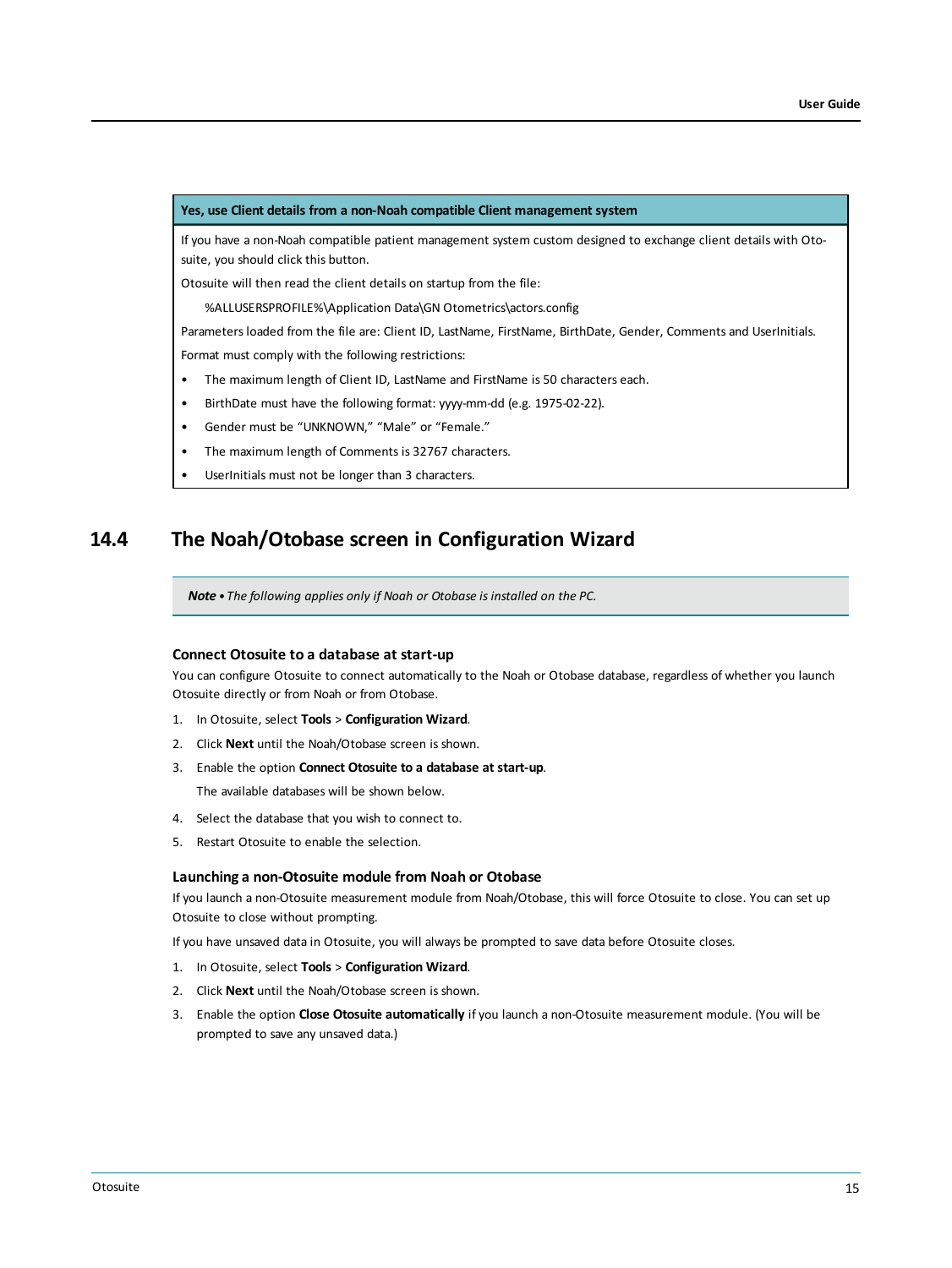## **Enable FastView (Ifsupported by Noah/Otobase)**

FastView data can be saved in Noah or in Otobase. The option gives access to browse or view summaries of data quickly without launching the individual modules from where the data was saved.

- 1. In Otosuite, select **Tools** > **Configuration Wizard**.
- 2. Click **Next** until the Noah/Otobase screen is shown.
- <span id="page-15-0"></span>3. Select the option **Enable FastView**.

# **14.5 Configuring applications**

In the **Configuration Wizard** - **Applications** screen you can select the application modules to display in the Navigation Panel. You can launch the Configuration Wizard for each application module, configure the module and connect the relevant device.

For more information, see the reference manual for the relevant module.

### **Selection of demo devices**

For demonstrational purposes and to familiarize yourself with Otosuite, you can select a demo device in place of a real test device in a number of Otosuite Modules. With the demo device selected, you can try out a wide range of tasks and simulate testing without using the real test device.

*Note • Some modules may not provide a demo device.*

To select a demo device:

- 1. Select **Tools** > **Configuration Wizard**.
- 2. Click on **Configure...** next to the module in which you wish to use a demo device.
- 3. In the screen for connecting the test device, select the demo device.
- 4. Click **Finish** to exit the Configuration Wizard.

### **Connecting wireless devices**

Some devices, such as FreeFit and Otoflex, can connect wirelessly to Otosuite. To make the wireless connection, you can use the OTOair dongle from Otometrics, or one of the standard Bluetooth stacks that are supported by Otosuite. For more information, see the Otosuite reference manual.

# **14.6 Exporting and importing configuration settings**

You can create an Otosuite Configuration Management File that includes the configuration settings for all of Otosuite, including all modules. Then you can import the configuration file to another Otosuite installation.

### **To export a configuration file**

- 1. Click **File** > **Export Configuration**.
- 2. Select the appropriate option:
	- Export only settings that can be used to configure other computers
	- Include settings specific to the PC, such as connection ports and device selections
- 3. Click **OK**.
- 4. Fill in the **Save As** dialog box.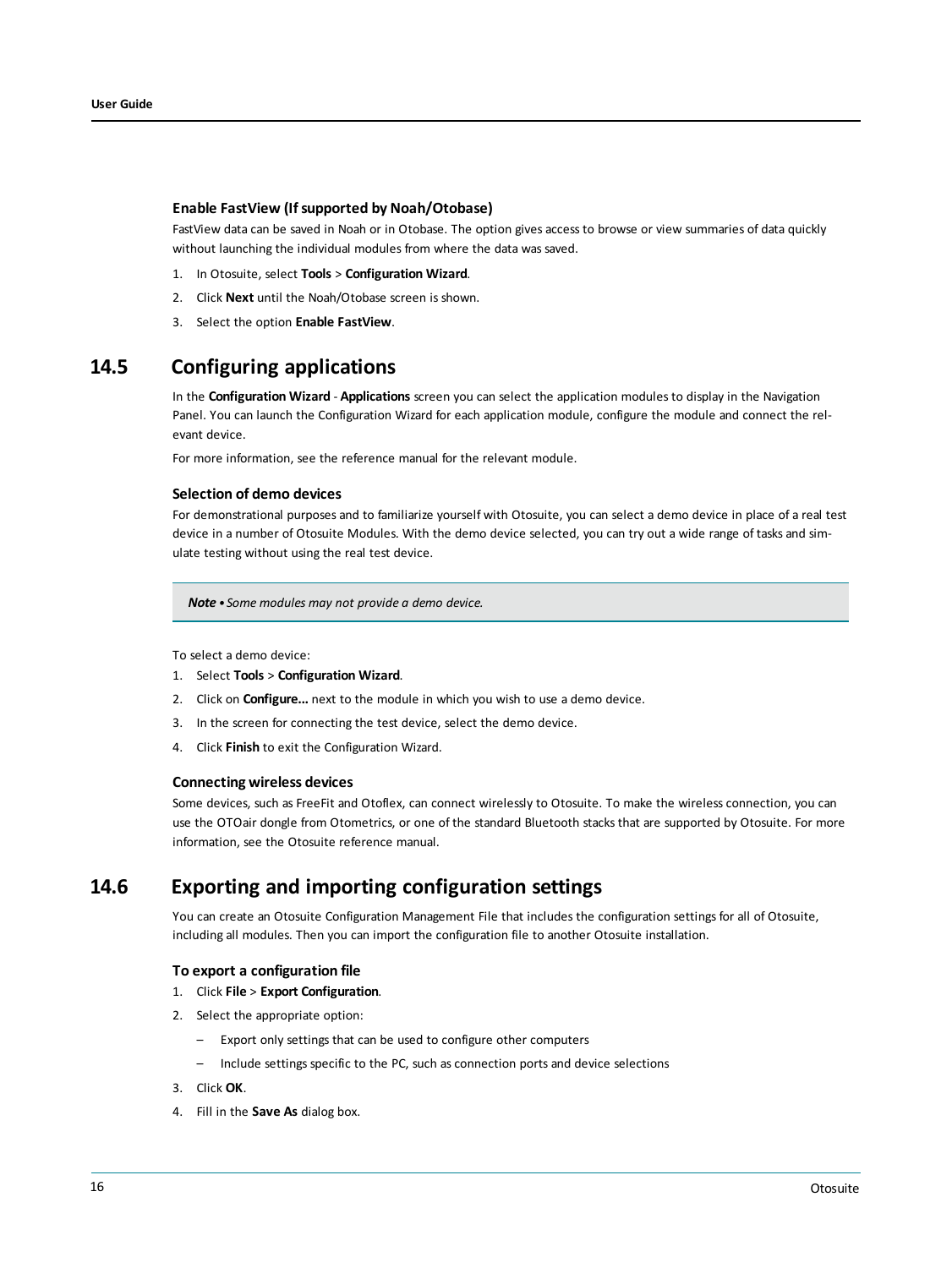5. Click **Save**.

## **To import a configuration file**

- 1. Click **File** > **Import Configuration**.
- 2. In the **Open** dialog, browse to find the configuration file with a .config file extension.
- 3. Click **Open**.
- 4. Select the appropriate option:
	- Keep the current selection of devices
	- Overwrite the current device settings with settings from the configuration management file. This option is only recommended if the configuration management file was made specifically for the current computer, for example, as a backup.
- <span id="page-16-0"></span>5. Click **OK**.

# **15 Obtaining remote support**

In a support situation where you have called a technician, the technician may need access to your system in order to solve the current issue. For this purpose a TeamViewer application has been integrated with Otosuite.

## **To open the Team Viewer**

- 1. Click **Help** > **Remote Support**
- 2. Provide the supporter with:
	- **Your ID**
	- **Password**.



# **16 Printing test results from Otosuite**

<span id="page-16-1"></span>You can print results as reports from Otosuite.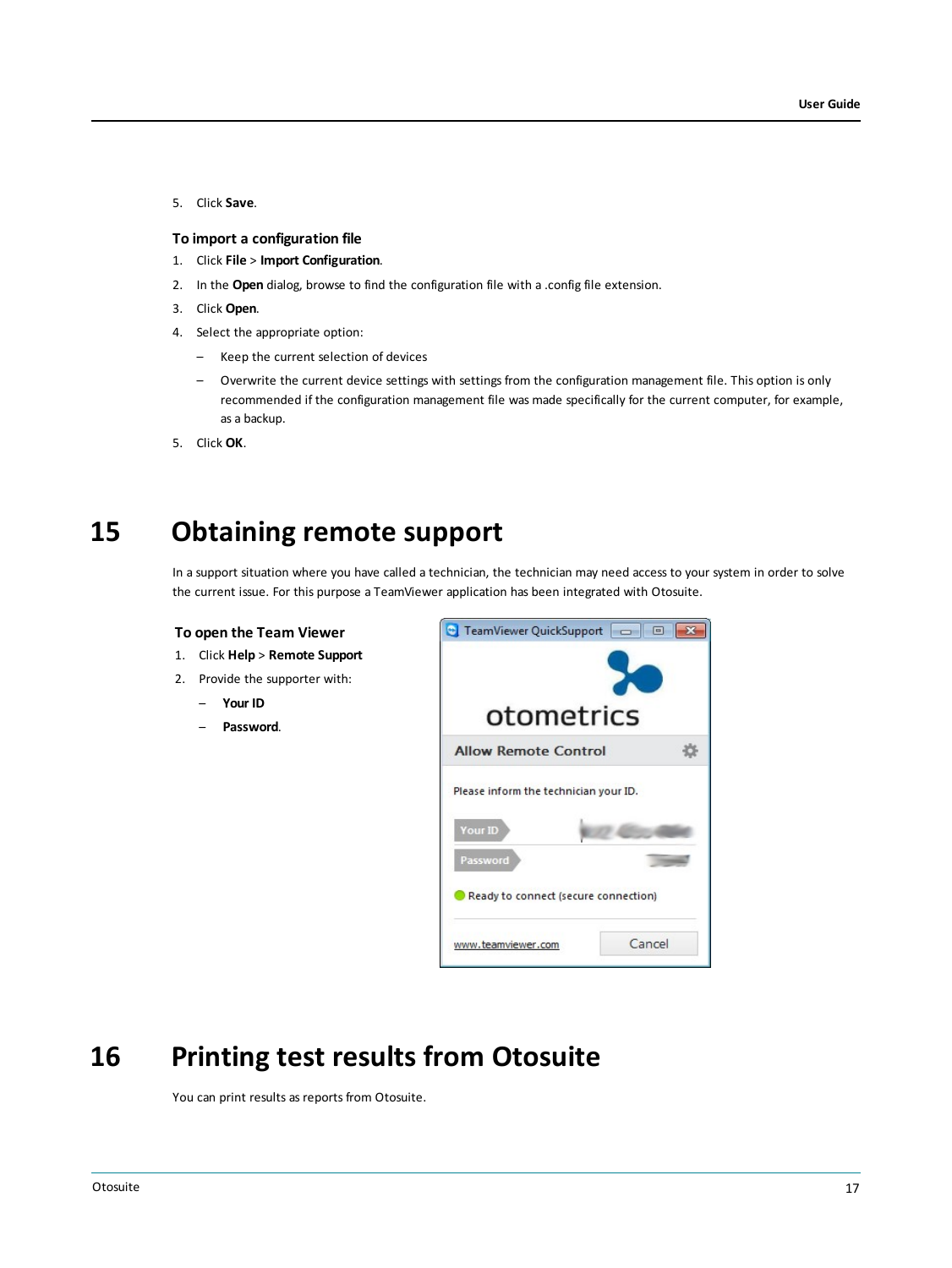Note . Always print your reports directly from Otosuite. Otosuite reports are not available through the Noah print *function.*

If the report shows data from measurements done at an earlier date, the date when the measurement was made is typically displayed next to the measurement title in factory defined reports.

# **16.1 Page setup**

The page setup for a report can be defined in two ways:

- The page setup for reports where the report has been designed or edited in Otosuite® Reports: Define the page setup in Otosuite® Reports
- The page setup for Otosuite standard reports : Define the page setup in Otosuite

Otosuite standard reports are formatted for printing on paper in the standard A4 and Letter format. (A single report is formatted for printing on A5 paper.)

**Important** • Never make your changes to the page setup in the "Page Setup" function available in the "Print Preview" screen, which is an Internet Explorer function. If you do, this may conflict with the page setup in your Internet *Explorer.*

Always make your changes to the page setup in Otosuite® Reports, or, if you use standard reports, directly in Otosuite. *Noah/Otobase: Otosuite > Page Setup Stand-alone: File > Page Setup*

# **16.2 Printer setup**

Otosuite normally uses the Windows default printer, but you can print the measurement results from Otosuite on a printer of your choice.

• If you want to select a printer other than the Windows default printer, select **Otosuite** > **Page Setup** and click the **Printer** button.

# **16.3 Print/Print Preview**

1. To view and print a preview, select one of the following:

| Stand-alone: |  | <b>File &gt; Print Preview</b> |
|--------------|--|--------------------------------|
|--------------|--|--------------------------------|

Noah/Otobase: **OTOsuite** > **Print Preview**

| Name:                         |  |
|-------------------------------|--|
| Aided Gain Tabular            |  |
|                               |  |
| Show confidential data        |  |
| Print using OTOsuite settings |  |

2. Fill in the fields in the **Select Report Template** dialog box as follows: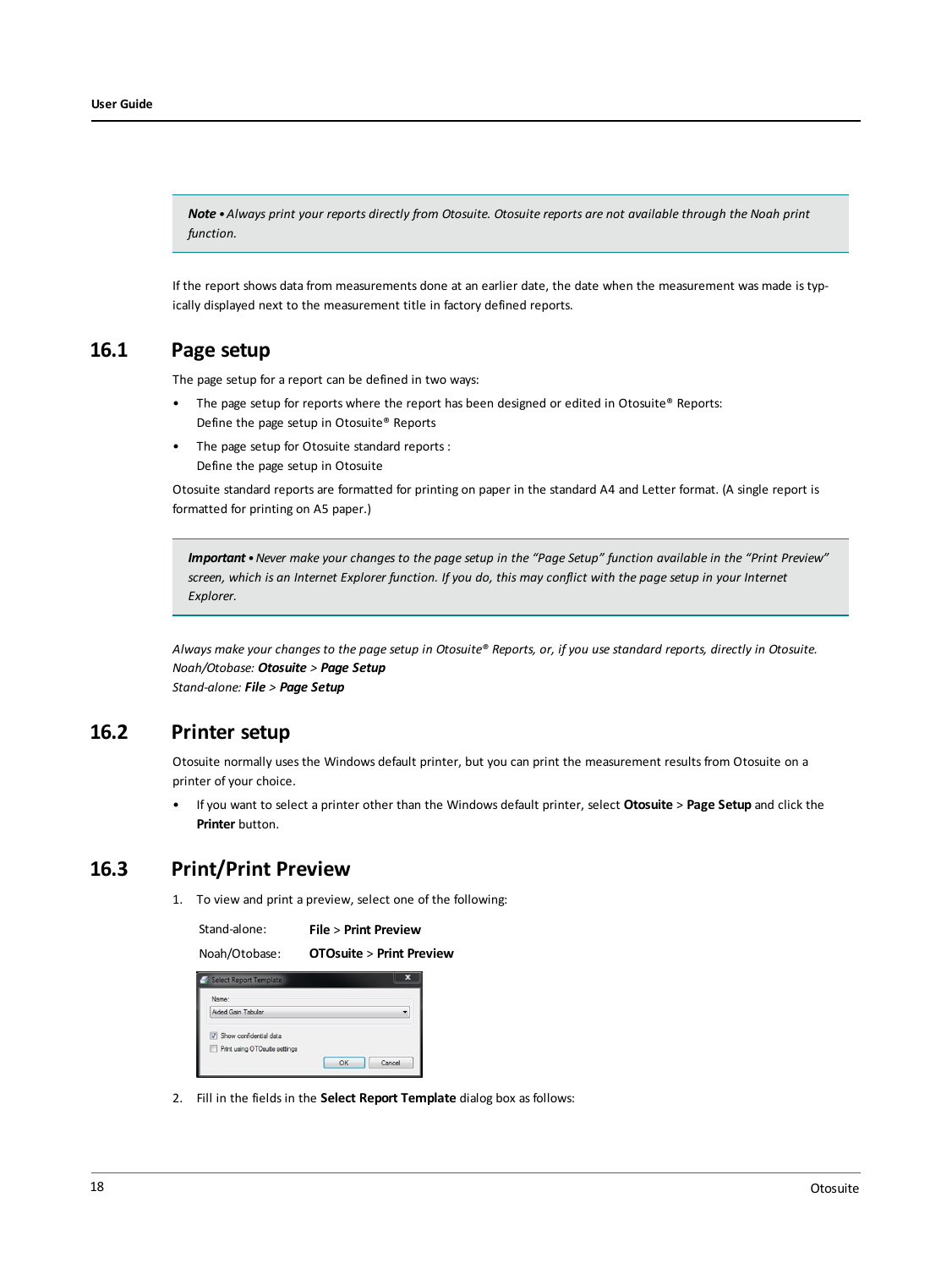### – **Name**

Displays the name of the default report. You can select a different report from the drop-down list.

### – **Show confidential data**

If checked, personal client data will be shown in the report.

If unchecked,the client name and identifier will not be shown in the report, which is then anonymous and can be distributed freely.

#### – **Print using Otosuite settings**

If you wish to apply view settings defined in Otosuite to the selected report template, click to enable **Print using Otosuite settings**.

If the test results selected in Otosuite display other properties than those defined in Otosuite® Reports, the Otosuite display properties will override those of the Otosuite® Reports properties. E.g. if Otosuite shows an audiogram with pictures and severity layers, they will be shown even if the Otosuite® Reports template has been defined not to show them.

Note • Such properties are indicated by the symbol  $\sim$  in the formatting panel of Otosuite® Reports for the selected *template.*

- 3. Click **OK** to view. If you have unsaved data, you will be prompted to save before printing.
	- **Yes**

The data saved and the printed report will be identical, and can be printed again.

– **No**

The report will carry the watermark "PRELIMINARY" to indicate that it does not necessarily reflect the data saved.

Important . Never make your changes to the page setup in the "Page Setup" function available in the "Print Preview" screen, which is an Internet Explorer function. If you do, this may conflict with the page setup in your Internet *Explorer.*

- 4. Click **OK**. The print preview appears.
- 5. If required, click **Print** in the **Print Preview** toolbar.

## **16.4 Printing a specific report**

- 1. Press **Ctrl+P**.
- 2. Fill in the fields in the **Select Report Template** dialog box as follows:

### – **Name**

Select the report that you want to print.

## – **Show confidential data**

If checked, personal client data will be shown in the report.

If unchecked,the client name and identifier will not be shown in the report, which is then anonymous and can be distributed freely.

– **Print using Otosuite settings**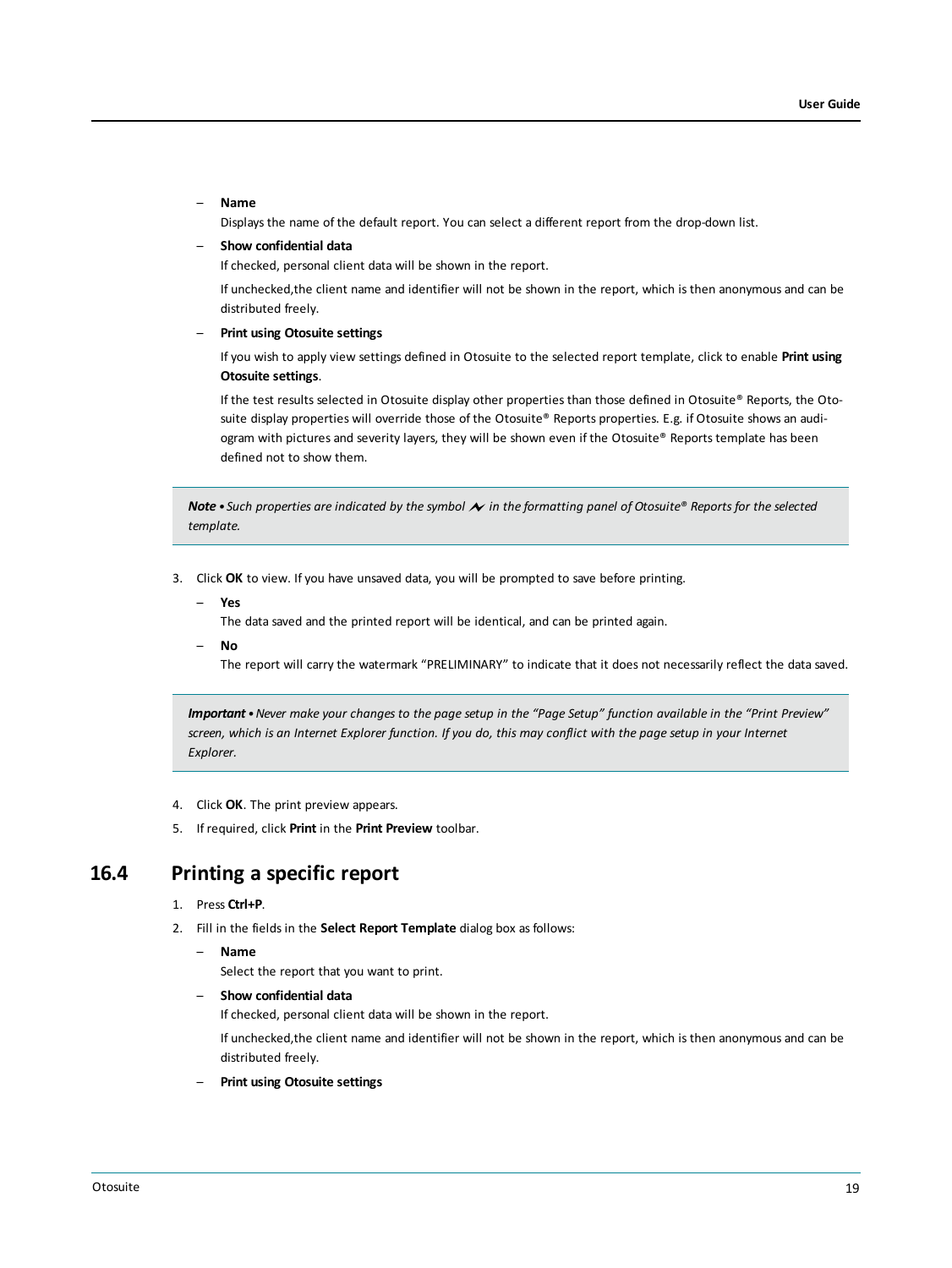If you wish to apply view settings defined in Otosuite to the selected report template, click to enable **Print using Otosuite settings**.

If the test results selected in Otosuite display other properties than those defined in Otosuite® Reports, the Otosuite display properties will override those of the Otosuite® Reports properties. E.g. if Otosuite shows an audiogram with pictures and severity layers, they will be shown even if the Otosuite® Reports template has been defined not to show them.

3. Click **OK** to print the report.

## **16.5 Printing a default report**

The default report is the first report listed in the **Selected Reports** list in the **Report Manager**.



• Click the **Print default report** icon on the Otosuite toolbar.

*Note • The last used setting for the Show confidential data field is used.*

# **16.6 The Report Manager**

The Report Manager helps you arrange the report templates available in Otosuite into a list of your choice.

To use the Report Manager, select **Tools** > **Report Manager**.

### **Setting up your Selected Reportslist**

| <b>Available Reports</b> | Contains a list of report titles referring to particular default report templates. The <b>Descrip-</b><br>tion field provides you with a description of the selected report. |
|--------------------------|------------------------------------------------------------------------------------------------------------------------------------------------------------------------------|
| <b>Selected Reports</b>  | A list of the reports that will be included in your <b>Reports</b> menu.                                                                                                     |

- To add a report to the **Selected Reports** list, select the report in the **Available Reports** list and then click  $\Box$
- Repeat for each report that you want to add to the **Selected Reports** list.

## **Rearranging the list order**

The report listed at the top is the default report, which will be printed automatically, if you do not select another report type.

To reorder the list, select a report and click the arrow button  $\alpha$  or  $\alpha$  or until it is placed in the preferred

position.

## **Renaming a report**

When you have transferred a copy of the report to your **Selected Reports** list, you can rename the report.

If you transfer several copies of the same report to the **Selected Reports** list, you can give these copies different names. This is particularly useful, if you use the same report for different purposes.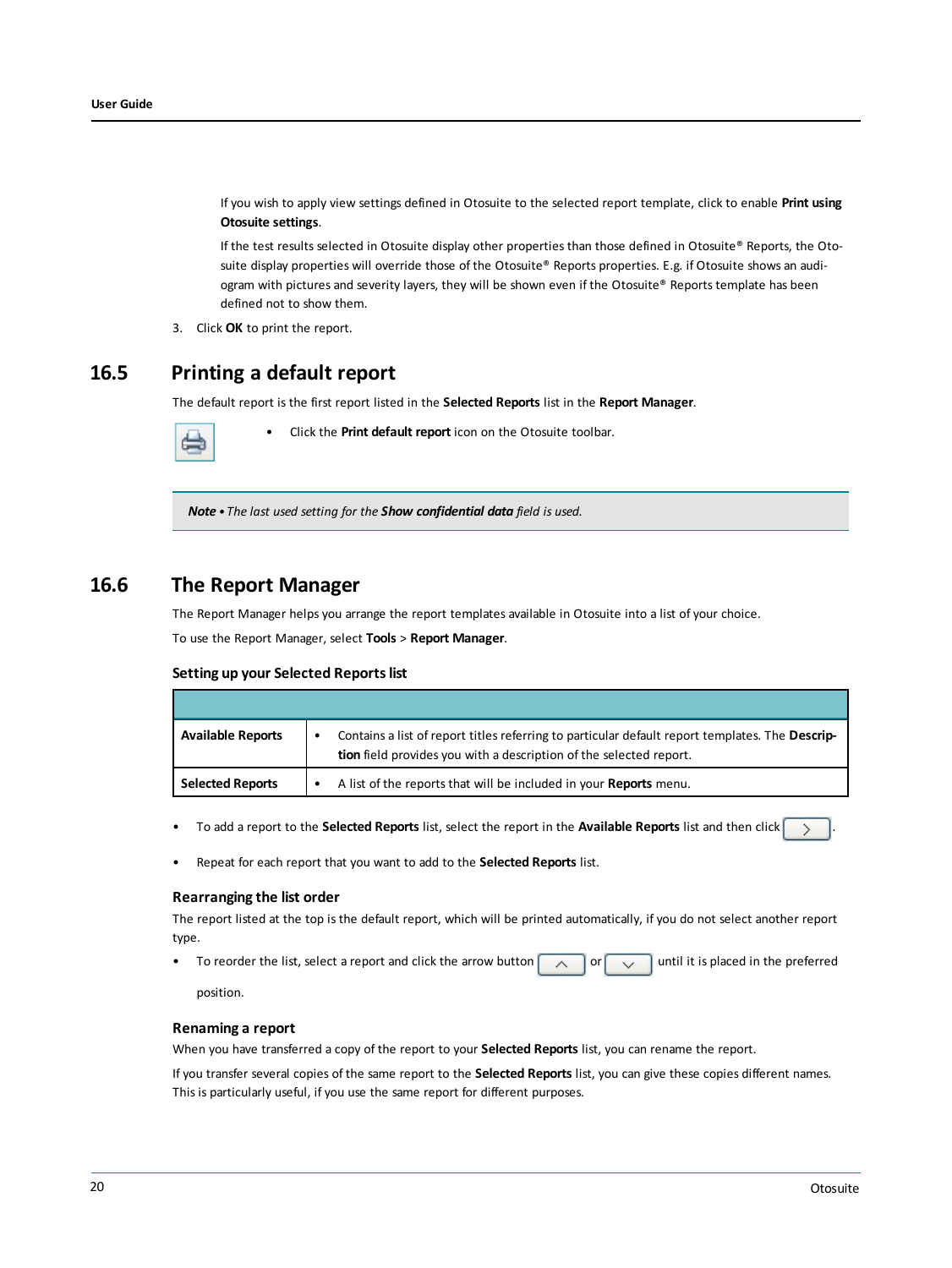• To rename a report, right-click the report name.

### **Deleting a report from the Selected Reportslist**

• Select the report and click Delete

# **16.7 Adding your logo to reports**

You can add your logo to reports by using a graphics file (.JPG) of your choice.

To do so:

- 1. Create a .JPG file with a pixel size of 1200x331.
- 2. Rename your logo filename to: Company-Logo-1200x331-px.jpg
- 3. Save the file in the Otosuite program file folder. If you have not defined a different path during installation, the folder is located in /Program Files/GN Otometrics/OTOsuite/Reporting/Misc.

<span id="page-20-0"></span>If you are adding your logo to a report that can be edited in Otosuite® Reports, see the Otosuite® Reports User Guide.

# **17 Other references**

For more information, see the online Help in Otosuite, which contains detailed reference information about Otosuite and the test devices that can be used with Otosuite.

<span id="page-20-1"></span>After you install Otosuite, you can find Otosuite manuals and related documentation on your PC. In the **Start** menu, open **Otosuite Manuals**, which contains an overview with links to all manuals.

# **18 Manufacturer**

Natus Medical Denmark ApS Hoerskaetten 9, 2630 Taastrup Denmark  $\circ$  +45 45 75 55 55 www.natus.com

## **18.1 Responsibility of the manufacturer**

The manufacturer is to be considered responsible for effects on safety, reliability, and performance of the equipment only if:

- All assembly operations, extensions, re-adjustments, modifications or repairs are carried out by the equipment manufacturer or personnel authorized by the manufacturer.
- The electrical installation to which the equipment is connected complies with EN/IEC requirements.
- The equipment is used in accordance with the instructions for use.